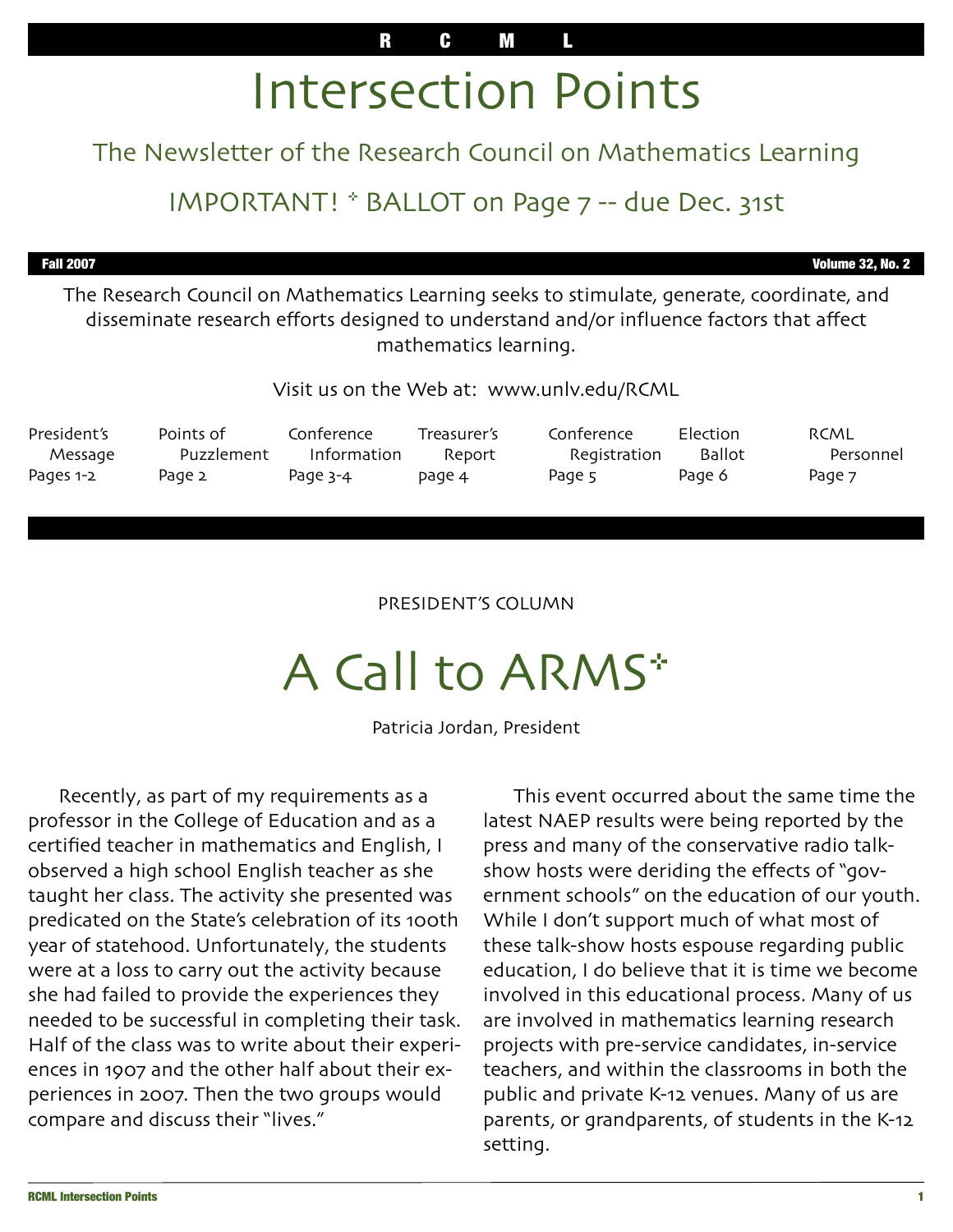The time is right for each one of us to become politically active and involved as well. Who better to assist students, teachers, and school districts than those of us who have a keen understanding of how children and adults best learn mathematics. We must become actively involved in our local school districts in ways beyond the interest of research. How many of you serve on local school boards or school leadership teams? How many of you serve on state and local textbook adoption committees? How many of you serve on local school advisory boards? How many of you serve on the state regulatory councils for testing and teacher certification? "Ah," you say, "I just don't have time for that," or "Why should I get involved? I have enough politics at work." It is imperative that the future of all students should be in our hands, not in the hands of those who think that effective learning of mathematics is based on an acquisition of isolated facts that meet state or national testing objectives and improve test scores. We must begin attending local school meetings. What happens in these local schools will eventually effect who we will eventually encounter at the university level.

 We must carry our political awareness into the elections at local, state, and national levels. As we have seen the funding to granting agencies for the improvement of mathematics learning slowly diminish over the last several years, who we elect is critical! Congress sets allocations to the National Science Foundation, National Research Council, and many other agencies that fund our research. The importance of becoming politically active and well informed regarding political issues is greater than it ever has been. We must step up our research activity within the K-12 schools. The results of our research must be the foundation for critical school decisions. We must encourage funding of grants to enhance the learning of mathematics by all students. We

must be the ones who assist in making the decisions regarding the learning of mathematics in the K-12 setting.

 The future is now and we are the instruments of our own fate! Our active participation in the political process and decision-making is critical for the futures of all our students.

\*Accelerated Research in Mathematics learning in Schools

## Points of Puzzlement

 $\overline{\phantom{a}}$  , and the set of the set of the set of the set of the set of the set of the set of the set of the set of the set of the set of the set of the set of the set of the set of the set of the set of the set of the s

by Michael Naylor

Here's a puzzle posed to me on a recent trip to Norway, one with which I had a lot of fun coming up with multiple solution methods. Send your solution to

#### [mnaylor@cc](mailto:mnaylor@cc.wwu.edu).wwu.edu.

Correct solutions receive a year's supply of intrinsic rewards. Enjoy!

#### THAT'S THE BREAKS

A stick is broken in two random places. What is the probability that the three pieces can form a triangle?

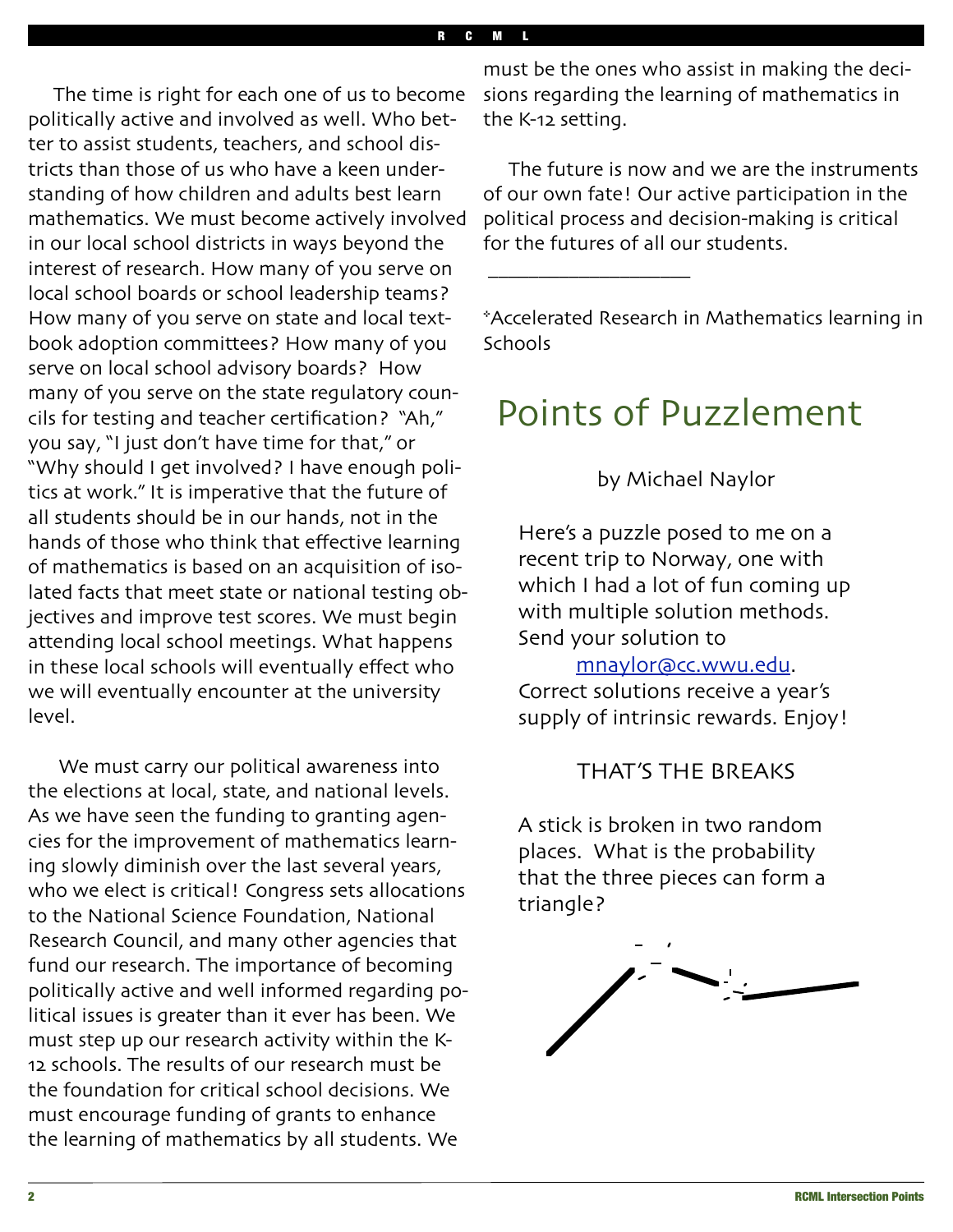## For the Joy of It David Boliver

Last June 30, I drew my full-time teaching career to a close, retiring for a second time. It included 43 years of classroom teaching, with 40 of them at the collegiate level. Those years included far more than I can or should detail here, but foremost among my recollections are moments of joy.

Initially that joy came from problem-solving experiences in difficult courses and the mindliberating effects of truly general concepts. Who could resist such conceits as the infinite hotel? [For those unfamiliar, the infinite hotel was said to contain infinitely many rooms with positive integer numbers on the door. When it was full and five new guests arrived, all those already there were instructed to move to a room whose number was five larger and the new arrivals were then placed in rooms 1 to 5. When it was full and an infinite number of guests arrived, those already there were instructed to move to a room whose number was twice as large and the new arrivals were then placed in the odd numbered rooms which were now vacant. There are many more examples.] Who could resist Tom Banchoff's website with animated 4-dimensional geometric objects?

After I discovered while still an undergraduate that I was probably meant to teach mathematics, the motivation quickly became to share the joy of acts of solution and discovery of concepts with others who had not yet experienced it. I soon learned that seeing others become involved in such experiences was also a source of joy for the instructor. One memorable day about 35 years ago, I watched a class of college Freshmen take a major examination which involved challenging problems. The best student in this class was a very conservative and conscientious young woman and I happened to look her way as she struggled with what she told me later was the only question on the exam which she had yet to see through. Her youthful face was screwed up into a grimace of perplexity and her frustration caused her to wave a clenched fist which did not quite pound the table top in the silent room. Suddenly her countenance completely changed to one of joy as she somehow leaped about 6 inches straight up without ever fully standing and shouted "I've got it." Her classmates were quite startled and she blushed as she apologized for disturbing them, but it was abundantly clear that she had indeed found what I had hoped for all of my students.

As I began to focus on such experiences for students, it was obvious that one excellent way to know this joy was to communicate with others who had similar goals for their students, profiting from their perspectives and teaching research experiences. This has led me to find joy in several professional organizations. While RCML is far from the only such organization, it has been a major influence for joy in my professional life.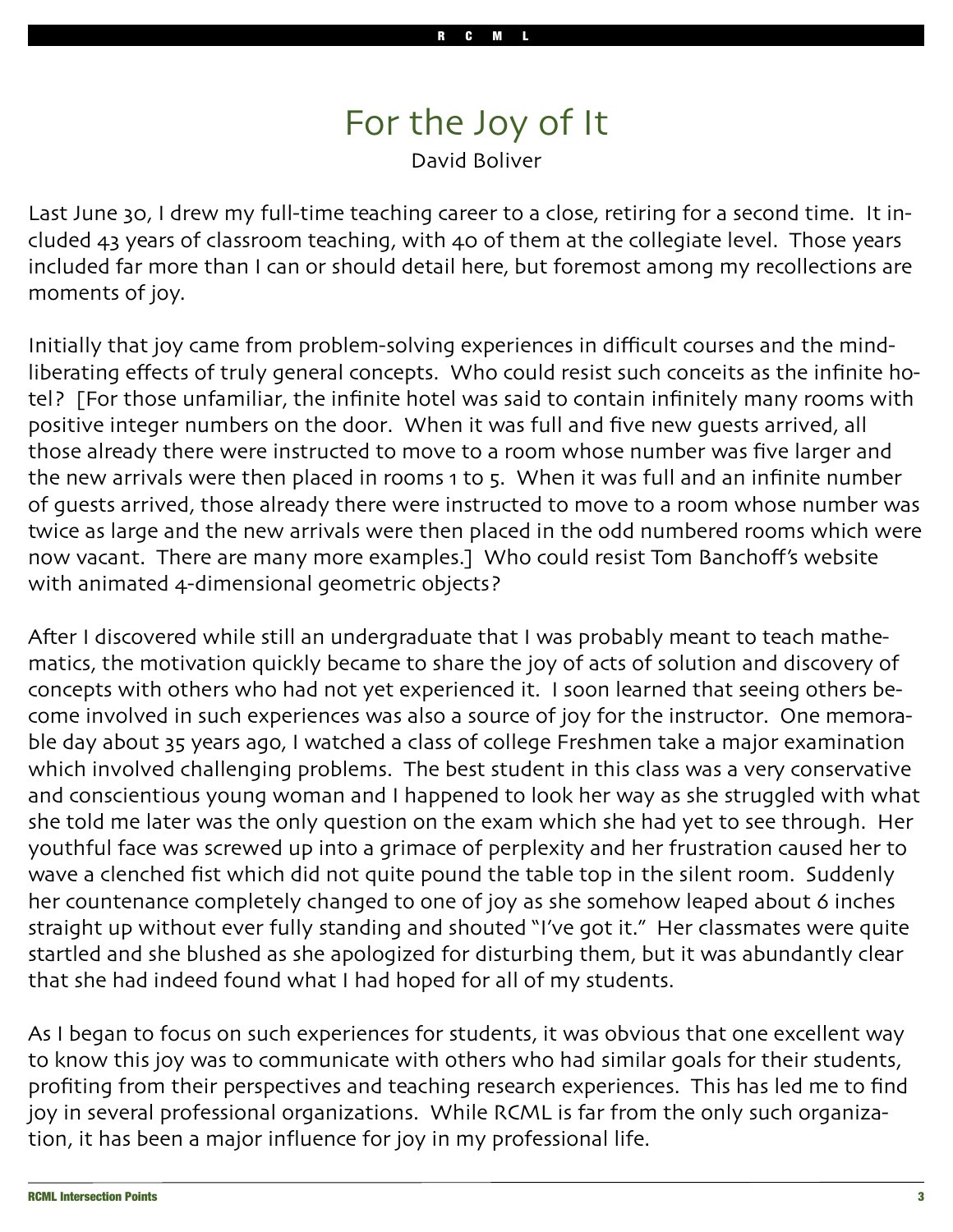Through attending RCML conferences scattered throughout 33 years of my career, I have learned much about the contexts in which others teach and the learning experiences of students within those contexts, gained valued insights from distinguished mathematics educators as keynote speakers, and greatly enjoyed the outsider viewpoints of Wilson lecturers. The Wilson lecturers are usually not mathematics teachers per se, but have interesting and relevant scholarly views of what we do. Even more than the items on the printed program for an RCML Conference, the general attitude of openness and sharing of good ideas at these conferences has been truly refreshing.

This enjoyment led naturally to wishing to host RCML conferences and the upcoming 2008 conference marks the third time I have done this in partnership with several distinguished mathematics educators. We have an outstanding keynote speaker on mathematics and special education in the person of Anne Reynolds and an exceptional Wilson lecturer in Alan Jones, a former secondary mathematics teacher who has been a problem solver for many years for the Federal Aviation Administration and is really good at encouraging us to teach problem-solving to our students. Besides these headliners, there are the usual mathematics educators making presentations and informally sharing their insights. Many of them are among my dearest friends and they can be yours as well. Come for the joy of it!

David E. Boliver, VP for Conferences of RCML and Professor Emeritus of Mathematics and Statistics at both The College of New Jersey and University of Central Oklahoma.

NOTE: To see the registration form including separate lodging information, click on http://www.unlv.edu/[RCML](http://www.unlv.edu/RCML/)/ and follow the links. Look for a follow-up message concerning available special event(s) on Friday evening, March 7.

## Treasurer's Report

Dixie Methany

As of 10/31/07, the RCML account balances indicate that we are strong financially. We have been able to support the publication of our journal and continue to seek ways to support member services. Since membership renewals are coming in and conference registrations will soon start, the balances will soon increase. In the past because we have made sound financial decisions, we have been able to supplement the costs of the annual conference and keep registration fees affordable for our members and our graduate students.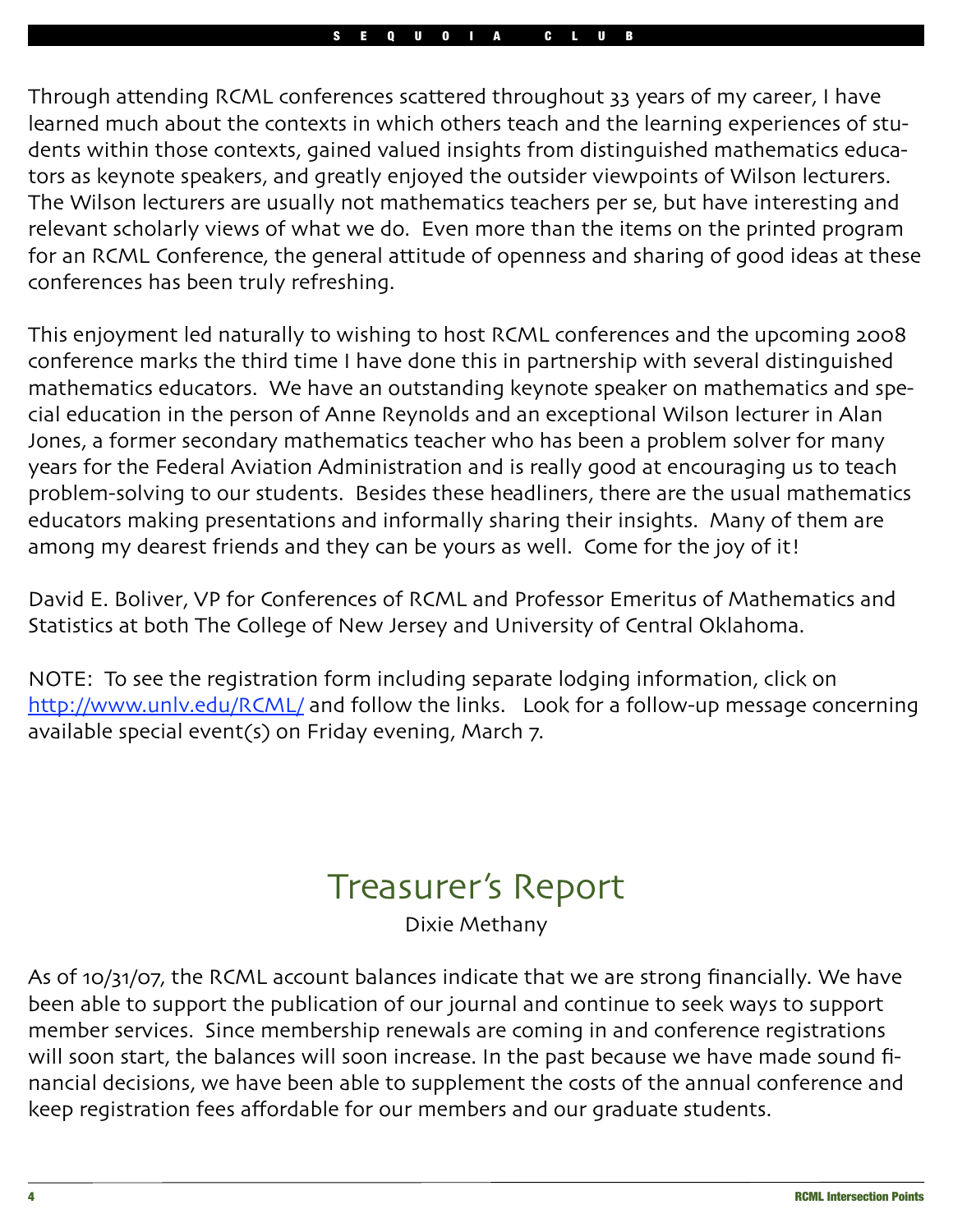## **Registration Form - RCML Mar. 6-8, 2008**

| <b>Name</b>                                                                                                                                                            |  |  |  |  |
|------------------------------------------------------------------------------------------------------------------------------------------------------------------------|--|--|--|--|
| <u><b>Institution</b></u>                                                                                                                                              |  |  |  |  |
| <b>Street/P.O. Box</b>                                                                                                                                                 |  |  |  |  |
| <u>City</u>                                                                                                                                                            |  |  |  |  |
| <b>State &amp; Zip Code</b>                                                                                                                                            |  |  |  |  |
| <u>e-mail address</u>                                                                                                                                                  |  |  |  |  |
| Speaker registration (1 per session, check below, enter amount)<br>_member @ \$125 ____non-member @ \$145                                                              |  |  |  |  |
| Non-speaker registration (check below and enter amount)<br>member @ \$135 ____ non-member @ \$150<br>_guest, meals & keynotes only @ \$70 ____                         |  |  |  |  |
| <b>Guest name</b>                                                                                                                                                      |  |  |  |  |
| <b>5U</b><br>Institution at which you are a full-time student<br>Make check payable to RCML, write total \$<br>Note: All registrations increase by \$20 after Feb. 15. |  |  |  |  |
| <b>Check below meal functions you will attend:</b>                                                                                                                     |  |  |  |  |
| <b>Thursday Reception ________ Friday Lunch ___</b>                                                                                                                    |  |  |  |  |
| <b>Saturday Lunch</b><br><b>Friday Reception ___</b>                                                                                                                   |  |  |  |  |
| For lodging, call Best Western Saddleback Inn and Conference Center at (405)9                                                                                          |  |  |  |  |

**For** *For 2000***. Our conference rate of \$89.99 is only available by telephone through Feb. 1. To see the inn visit <http://bestwestern.com/saddlebackinn> .**

**Print out this form, enclose your check and mail by Feb. 15 to:**

| Darlinda Cassel, Program Chair              | Phone: (405) 974-5128    |
|---------------------------------------------|--------------------------|
| <b>100 N. University Drive, UCO Box 127</b> | Fax: (405) 974-3857      |
| Edmond, OK 73034-5209                       | email: dcassel1@ucok.edu |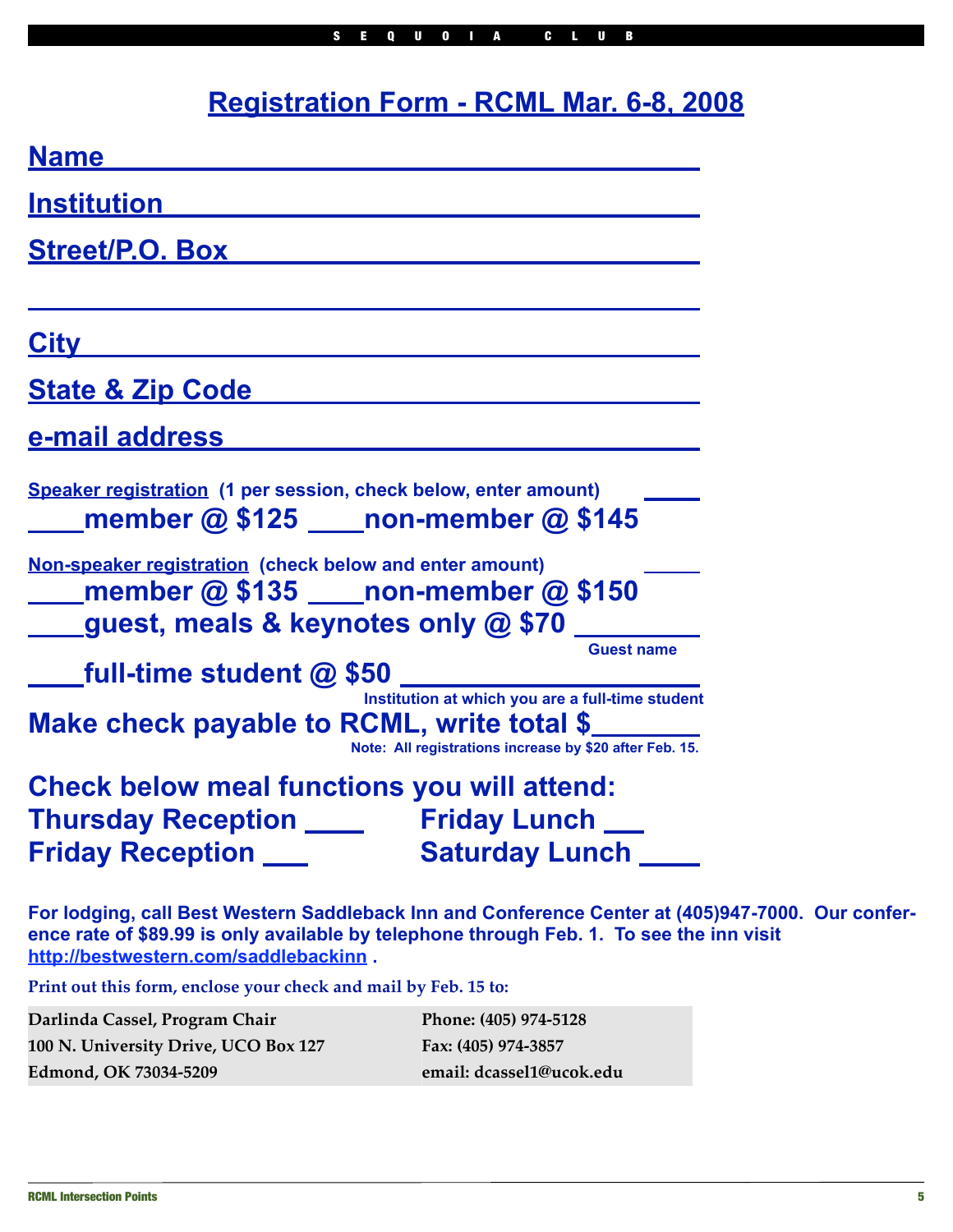## Election Ballot – Fall 2007

Please mail this page to: Bea Babbitt, 2334 Schillings Ct., Henderson, NV 89074 OR email your selections to bea.babbitt@unly.edu

BALLOTS ARE DUE DECEMBER 31, 2007. PLEASE VOTE!

#### President-Elect

 Serves a 1-year term as president-elect, subsequently serves as president for 2 years, and serves a final year as past-president. Executive Committee Member.

 Duties - Assists president, works on changes in By-laws, serves as chair of nominations committee, announces slate of officers and tabulates election results.

#### CHOOSE ONE:

 $\Box$  Sue Brown – University of Houston - Clear Lake

 $\Box$  Anne Reynolds – Kent State University

#### **Treasurer**

Serves a two-year term. Executive Committee Member.

 Duties – Collects dues and disperses funds, prepares and presents budget, reports income, expenses, and cash balances to Executive Committee and membership.

#### CHOOSE ONE:

 $\Box$  Donna Foss – University of Central Arkansas

 $\Box$  Mary Swarthout – Sam Houston State University

#### Vice-President for Conferences

Serves a two-year term. Executive Committee Member.

Duties – Coordinates conferences. Receives conference proposals. Chairs conference committee.

#### CHOOSE ONE:

 $\Box$  Carolyn Pinchback - University of Central Arkansas

 $\Box$  Sally Robison - University of Arkansas, Little Rock

#### Conference Committee (we will elect two members)

Serves a three-year term.

 Duties – Works with the Vice President for Conferences as requested in reviewing conference proposals, assisting with annual conference activities, and reviewing conference evaluations.

#### CHOOSE ONE:

- $\Box$  Azita Manouchehri Central Michigan University
- $\Box$  Eileen Faulkenberry Texas A&M University at Commerce

#### Conference Committee II

#### CHOOSE ONE:

- $\Box$  Patrick Wachira Cleveland State University
- $\Box$  Gabriel Matney University of Arkansas, Fort Smith